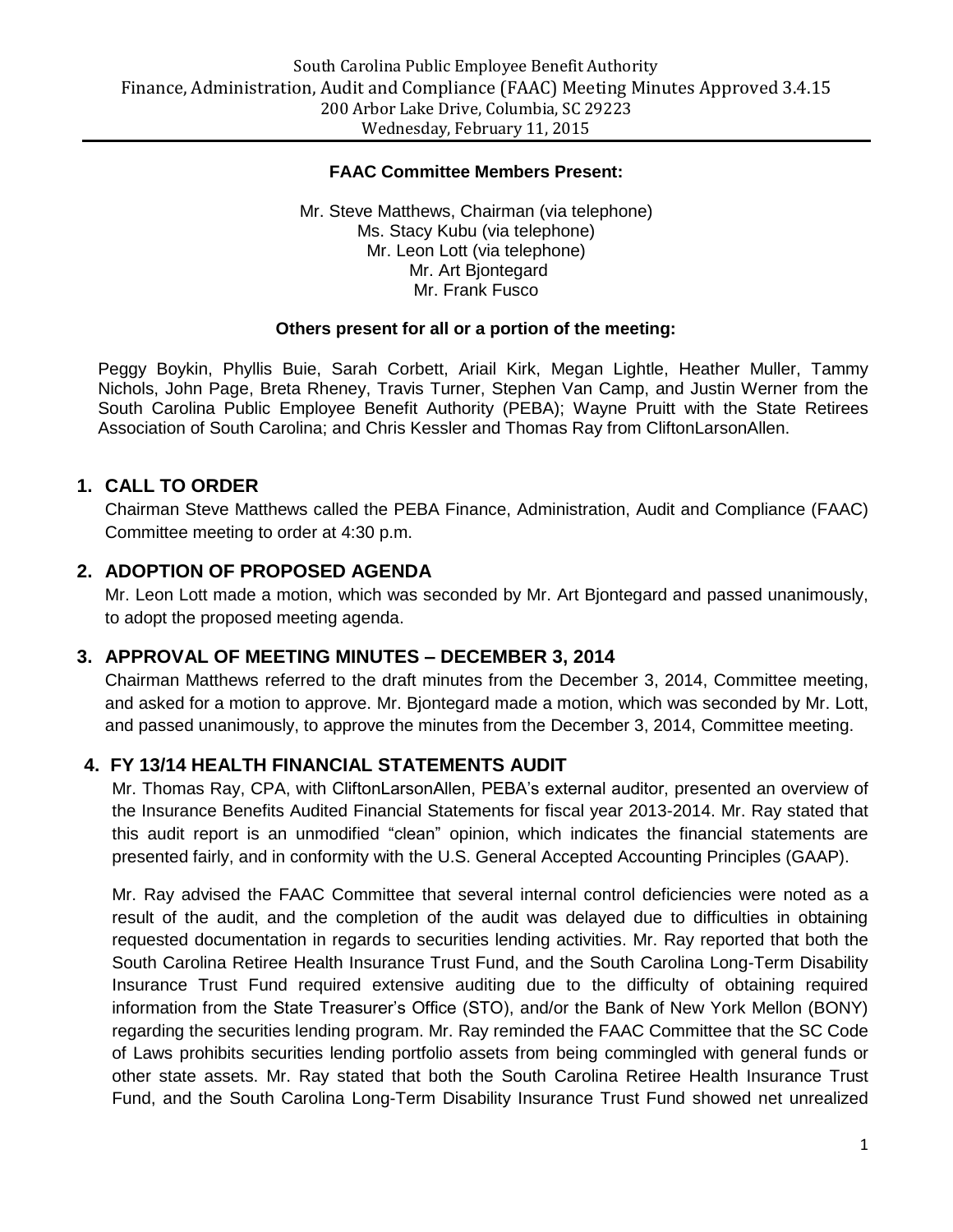losses in invested cash collateral from securities lending activities. Mr. Ray pointed out that these losses are immaterial, and do not impact the financial statements.

Mr. Ray stated that the STO serves as the custodian for the Trust, and is responsible for all investment activities related to the Trust. Mr. Ray advised that PEBA relies on the STO to provide documentation and records used in financial reporting. It was noted that despite repeated requests, the STO did not provide documentation regarding certain securities lending transactions impacting the Trust.

Ms. Peggy Boykin, PEBA's Executive Director, stated that the STO is working with BONY to segregate the securities lending assets, and they will be sending PEBA revised statements to resolve this matter as quickly as possible.

Ms. Sarah Corbett, PEBA's Chief Operating Officer, advised that PEBA has made several organizational changes including obtaining a Chief Financial Officer to oversee and maintain consistency of the South Carolina Retirement System (SCRS) investment portfolio, and the health insurance investment portfolio. Ms. Corbett stated that this organizational change should address the noted internal control issues.

Chairman Matthews thanked Mr. Ray for his presentation, and stated that the FAAC Committee has received the Health Financial Statements as information.

## **5. REVIEW OF FUNSTON RECOMMENDATIONS**

Chairman Matthews referred to the review of recommendations from Funston Advisory Services related to the recently completed Funston Fiduciary Audit. Ms. Boykin stated that most of the Funston recommendations that requires action from the Board will be addressed through the FAAC Committee, and the broader implementation plans will be addressed at the upcoming Board retreat in March. The FAAC Committee reviewed each Funston recommendation as it relates to the Board.

Chairman Matthews asked for a motion to recommend the suggested changes regarding the PEBA Board of Directors Bylaws to the full Board for approval. Mr. Bjontegard made a motion, which was seconded by Ms. Stacy Kubu, to recommend the suggested changes regarding the PEBA Board of Directors Bylaws to the full Board for approval.

Further discussion ensued regarding each recommendation, and additional revisions were suggested to several areas of the Bylaws. Ms. Kubu made a motion, which was seconded by Mr. Bjontegard, and passed unanimously, to amend the pending motion regarding the initial suggested changes to the PEBA Board of Directors Bylaws.

Ms. Kubu made a motion, which was seconded by Mr. Bjontegard, and passed unanimously, to recommend the revised suggested changes regarding the PEBA Board of Directors Bylaws to the full Board for approval.